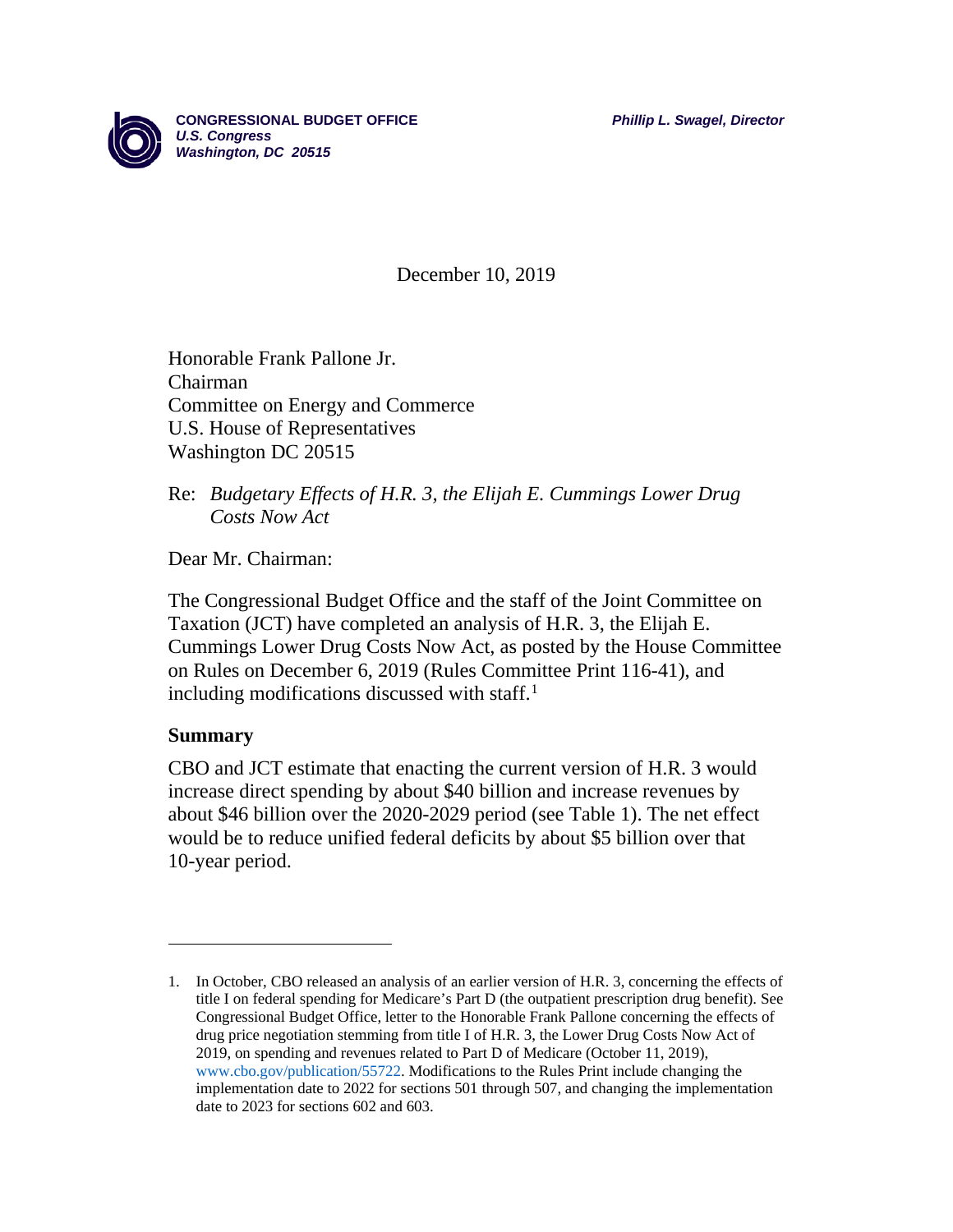$\overline{a}$ 

The largest effects on spending over that period would result from two sets of provisions, CBO and JCT estimate:

- The price negotiation provisions would lower spending by about \$456 billion, and
- The provisions providing dental, vision, and hearing coverage under the Medicare program would raise spending by approximately \$358 billion.

The estimates are uncertain. For example, the price negotiation process could be implemented in ways that differ from CBO's interpretation, and manufacturers might respond to it differently from what CBO has projected.

The estimates in Table 1 account for interactions among various provisions of the bill. Specifically, the estimates of title II reflect the impact of title I; the estimate of title III reflects the impact of titles I and II; and the estimate of titles V, VII, and VIII reflects the impact of the first three titles. CBO has not estimated the effects of H.R. 3 on spending subject to appropriation; but those effects could be substantial.

# **Title I, Lowering Prices Through Fair Drug Price Negotiation**

In their October 2019 analysis of title I, CBO and JCT noted that the Secretary of Health and Human Services (HHS) would be required to negotiate prices for selected drugs so that, in general, prices did not exceed 120 percent of the average in a reference group of six foreign countries (Australia, Canada, France, Germany, Japan, and the United Kingdom). Negotiated prices would be used by plans participating in Part D of Medicare (the outpatient drug benefit) and would be available to insurers in the commercial market. Insurers could opt out of using those prices. Drug manufacturers that do not agree to participate in negotiations or that fail to agree to a negotiated price would be subject to an excise tax.<sup>[2](#page-1-0)</sup> Manufacturers would be prohibited from deducting the excise tax payments in determining their income taxes. Thus, the combination of income taxes

<span id="page-1-0"></span><sup>2.</sup> The methodology for estimating the effects of title I on Medicare Part D is described in the October 11, 2019, estimate. CBO used a consistent methodology for estimating the effects on spending for drugs by other federal programs and in the commercial market. CBO's October estimate included the effects of title I on Medicare Part D. The estimates in this letter include the effects on Part D, as well as on other federal programs and the commercial market.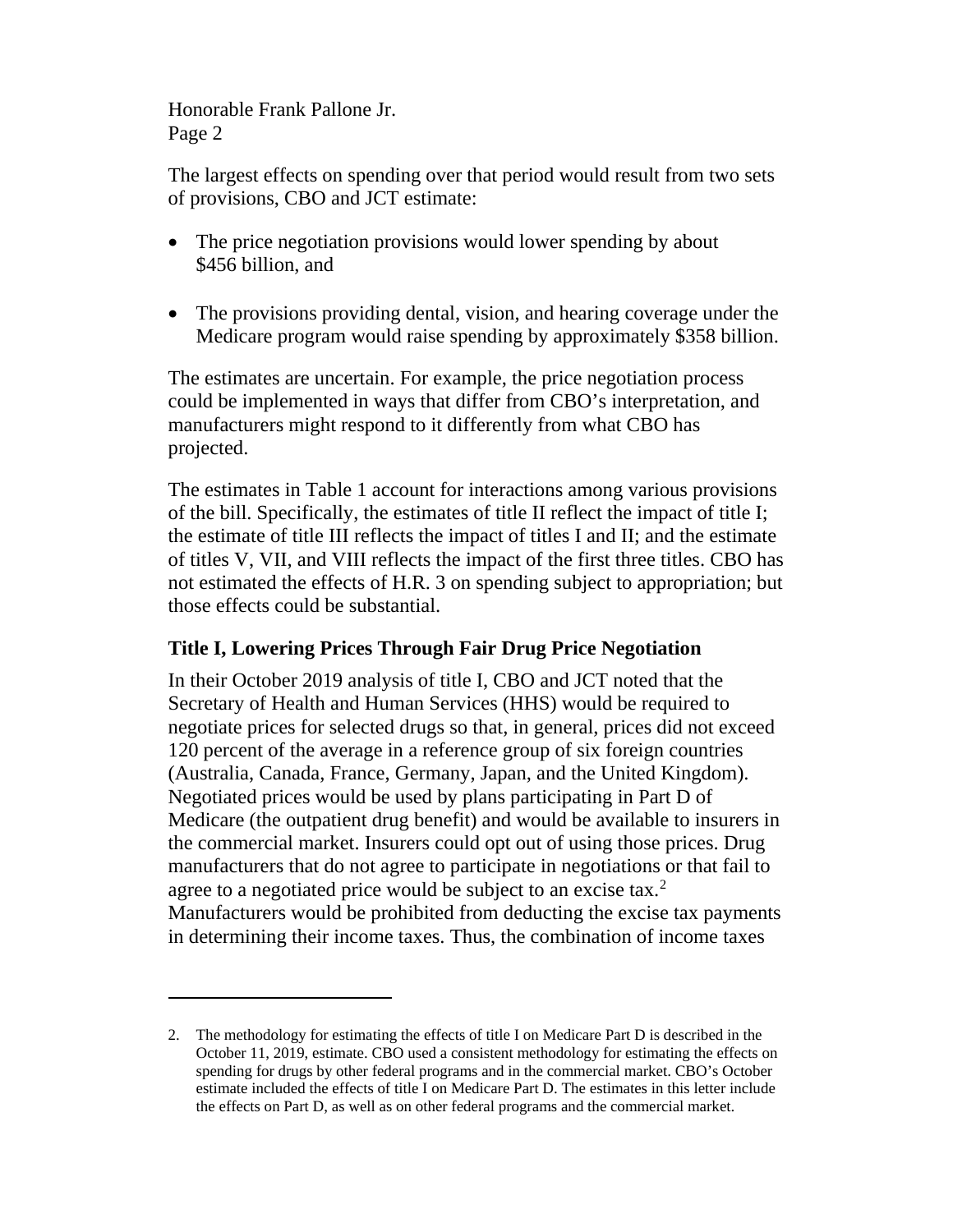and excise taxes on the sales could cause the drug manufacturer to lose money if the drug was sold in the United States.

CBO and JCT estimate that enacting Title I would reduce direct spending by about \$456 billion over the 2020-2029 period, the net effect of:

- A reduction of about \$448 billion in direct spending for Medicare;
- An increase in direct spending of about \$1 billion for Medicaid, on net (negotiated prices in the commercial market would lower estimated net prices paid by Medicaid for some drugs currently on the market, but those lower prices would be more than offset by an increase in launch prices for new drugs);
- A reduction in direct spending of \$12 billion for subsidized plans purchased through the marketplaces established by the Affordable Care Act and the Federal Employees Health Benefits program;
- An increase in direct spending of \$1 billion for TRICARE, the result of increases in the launch prices of new drugs; and
- A direct appropriation of \$3 billion to HHS to implement and administer the program of drug price negotiation.

Title I would increase revenues by about \$45 billion, primarily because the availability of lower drug prices would reduce the estimated cost of health insurance offered by employers. CBO and JCT estimate that employmentbased insurance premiums would decline as a result. Relative to current law, that reduction in premiums would increase revenues because a larger share of total compensation for workers would take the form of taxable wages and salaries.

As noted in the October 11, 2019, letter, JCT does not estimate any increase in revenues from the excise tax.

## **Title II, Medicare Parts B and D Prescription Drug Inflation Rebates**

Title II would limit annual price increases for drugs covered under Medicare Part B (the Medical Insurance component) and under Part D to the rate of inflation, as measured by the consumer price index for all urban consumers. If price increases outpaced that index, manufacturers would pay a rebate to the federal government. Rebates would not apply to drugs selected for negotiation under title I because annual price increases for those drugs would be subject to an inflation cap.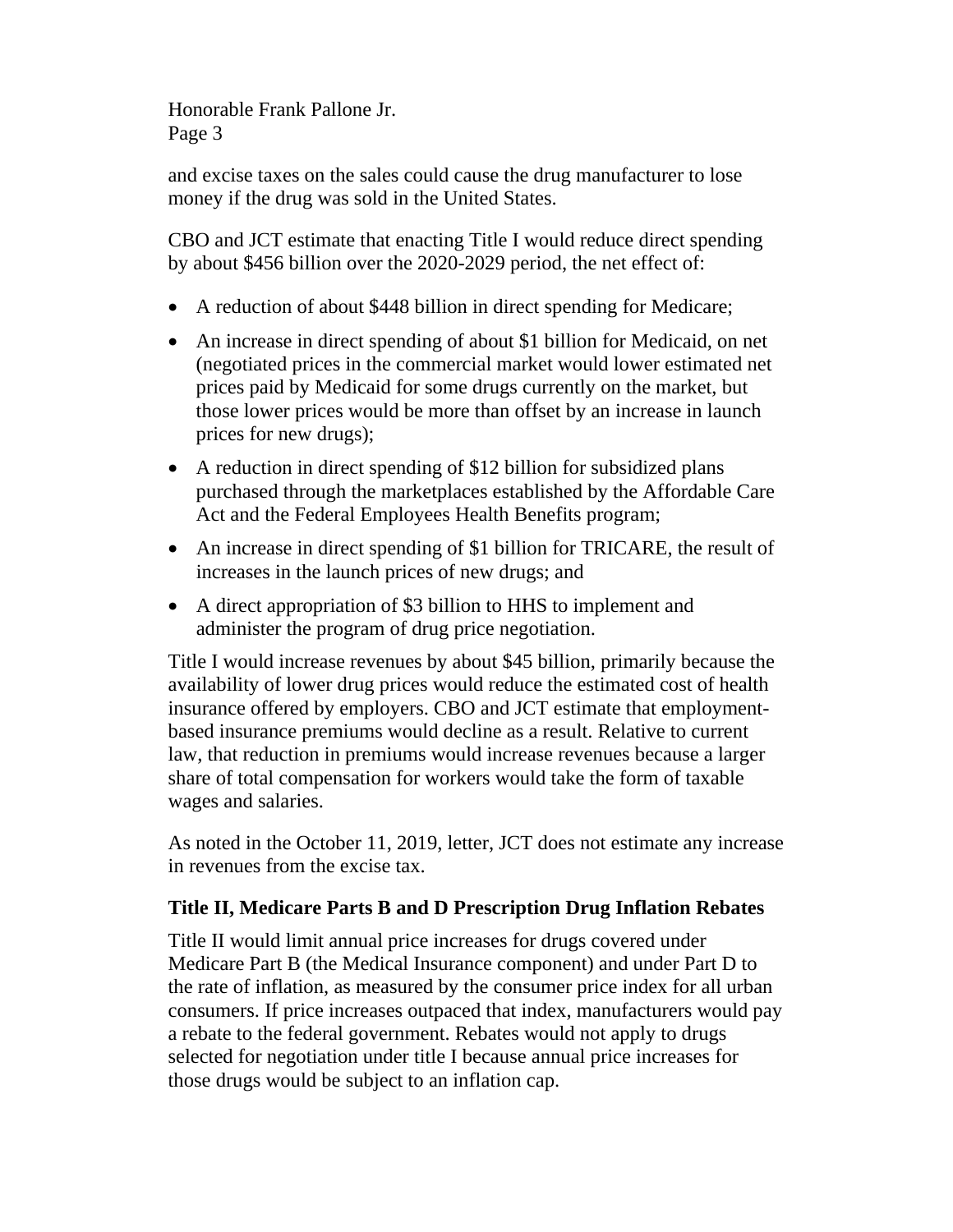CBO estimates that title II would reduce direct spending by about \$36 billion over the 2020-2029 period—the net effect of a reduction of about \$37 billion in spending for Medicare and an increase of about \$1 billion for Medicaid. Title II also would increase revenues by about \$500 million over the 2020-2029 period because a reduction in the net price of some drugs in the commercial market relative to estimated prices under current law would result in a larger share of total compensation for workers taking the form of taxable wages and salaries.

## **Title III, Part D Improvements and Maximum Out-of-Pocket Cap for Medicare Beneficiaries**

Title III would modify the benefit design of Medicare Part D to eliminate cost sharing for beneficiaries who reach the catastrophic phase of the benefit, eliminate the coverage gap (the doughnut hole), modify beneficiary cost sharing, and increase plan liability for drug spending. The current manufacturer discount program in the coverage gap would be replaced by separate discounts above and below the catastrophic threshold. Title III would increase direct spending by about \$9 billion over the 2020-2029 period, CBO estimates.

# **Title IV, Drug Price Transparency**

Title IV would require drug manufacturers to explain increases in drug prices that exceed threshold amounts established in the bill. A manufacturer also would be obliged to report how much it had spent on manufacturing the drug, its overall investments in research and development, and its net profits for the drug from the time of introduction to the market. Requiring manufacturers to report on drug discounts and investments in research and development would not affect Medicare spending or spending by other payers. Although H.R. 3 provides for the imposition of civil monetary penalties on manufacturers who fail to meet new reporting requirements, CBO expects that no manufacturers would do so. CBO does not estimate any budgetary effect from title IV.

# **Title V, Program Improvements for Medicare Low-Income Beneficiaries**

Title V would make more beneficiaries eligible for Medicare Part D's lowincome subsidies, which pay for beneficiaries' premiums and cost sharing, and would make those subsidies more generous for some beneficiaries. The title also would increase eligibility for the Qualified Medicare Beneficiary Program, under which Medicaid pays for Medicare premiums and cost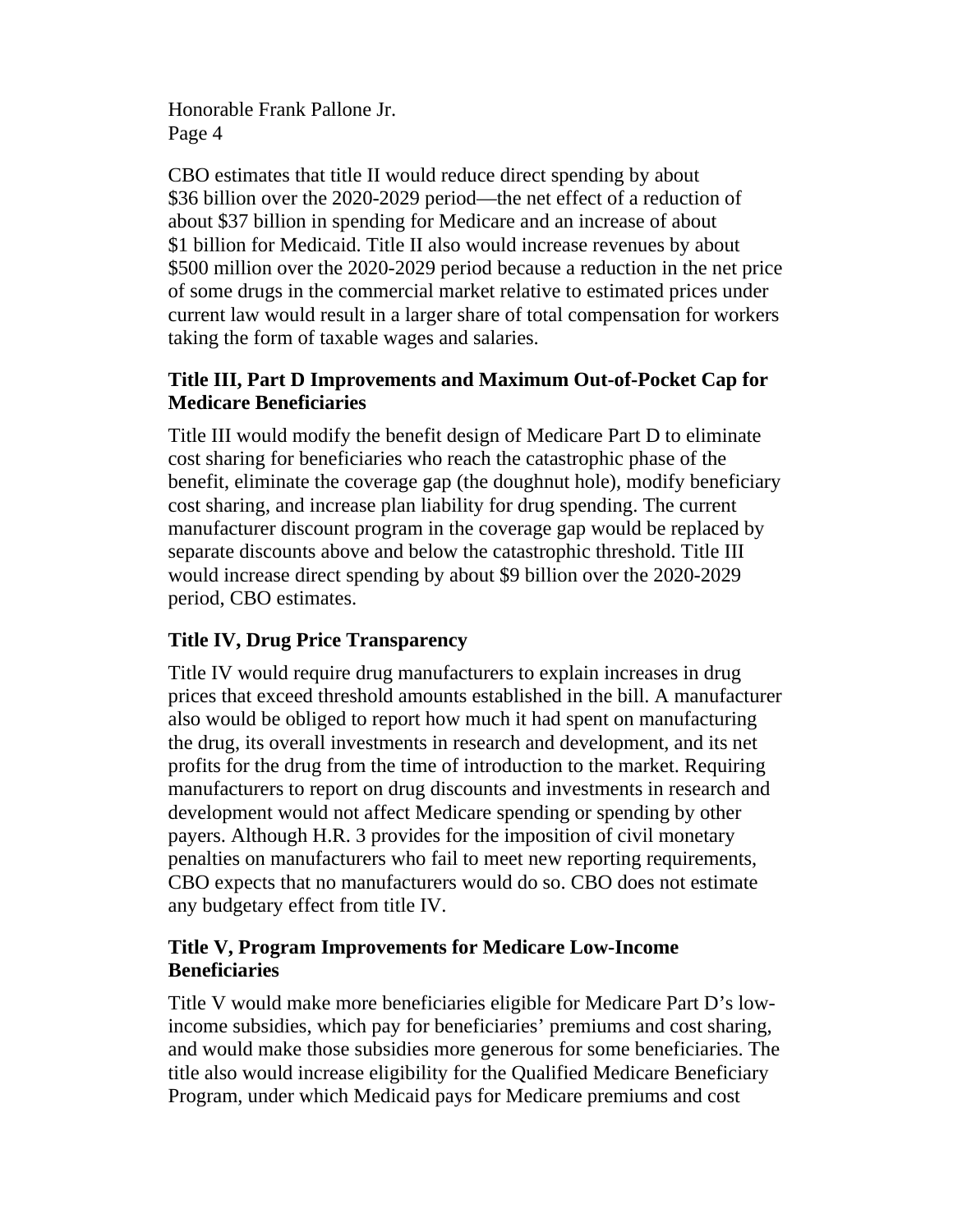sharing. The modifications to both programs would increase spending by about \$105 billion over the 2020-2029 period. About \$55 billion of the estimated increase in direct spending from title V would occur in the Medicaid program.

# **Title VI, Providing for Dental, Vision, and Hearing Coverage Under the Medicare Program**

Title VI would add new benefits for dental, vision, and hearing care (including dentures, glasses, hearing aids, and preventive services) to the Medicare program. CBO estimates that those provisions would increase direct spending by about \$358 billion over the 2020-2029 period. Of that amount, almost \$238 billion would pay for dental care, \$30 billion would pay for vision care, and \$89 billion would pay for hearing services.

# **Title VII, NIH, FDA, and Opioids Funding**

H.R. 3 would appropriate funding for activities at the National Institutes of Health and the Food and Drug Administration to support activities related to medical research and the development of new drugs. Based on historical spending patterns for those agencies' activities, CBO estimates that H.R. 3 would increase direct spending by almost \$9 billion over the 2020-2029 period.

Title VII also would appropriate funding related to federal responses to opioid use disorder. The bill would create an Opioid Epidemic Response Fund to support activities at six federal agencies, including the Substance Abuse and Mental Health Services Administration and the Centers for Disease Control and Prevention. Based on historical spending patterns for those agencies and similar activities, CBO estimates that the bill would increase direct spending by almost \$10 billion over the 2020-2029 period.

# **Title VIII, Miscellaneous**

Title VIII would make many changes to Medicare, as well as fund or reauthorize several programs. CBO estimates that title VIII would increase direct spending by almost \$42 billion over the 2020-2029 period, mostly for the following provisions:

- Guaranteed issue of certain Medicare supplemental insurance policies (\$14 billion),
- Increased Medicare payments to physicians (\$11 billion),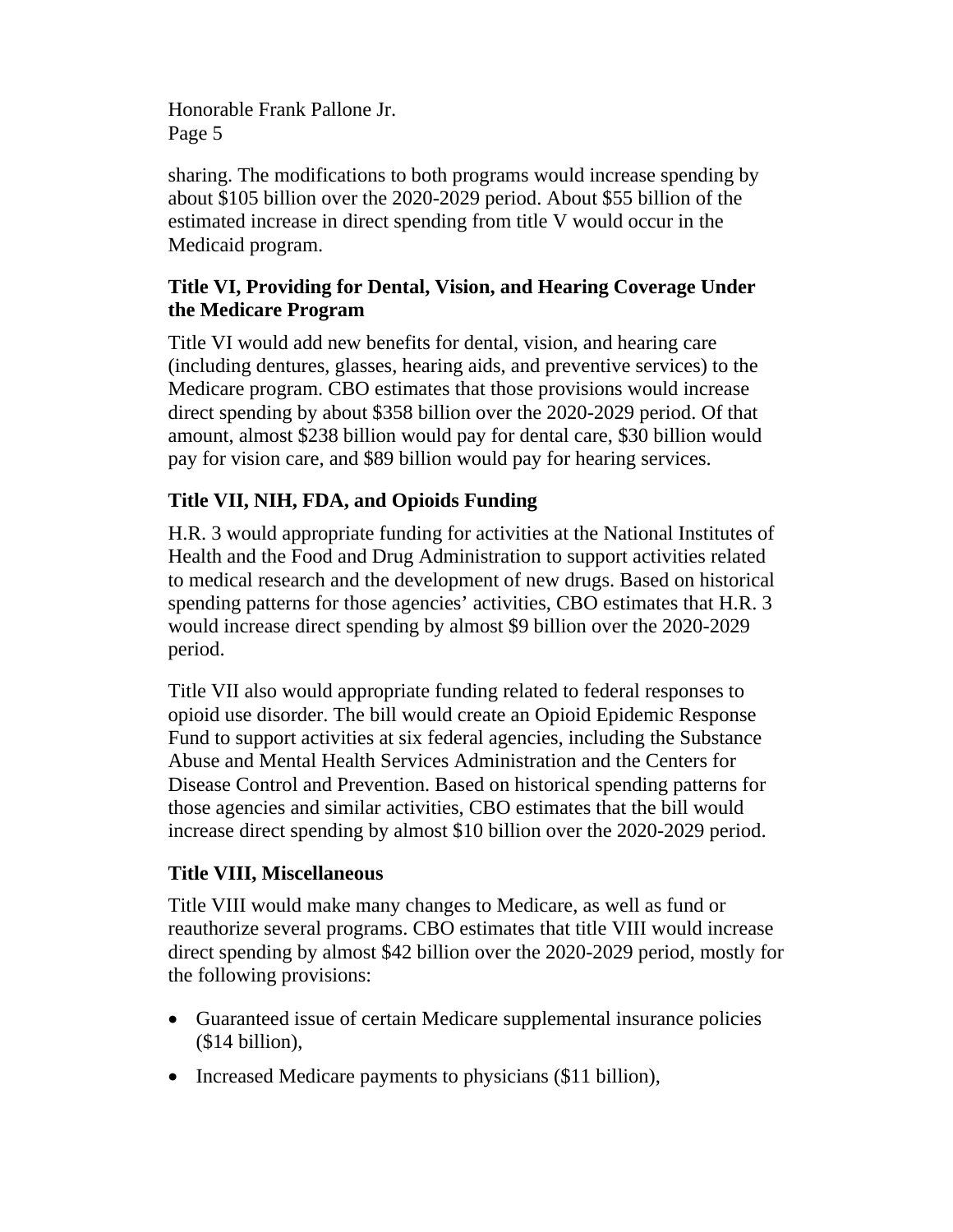- Additional funding for Community Health Centers (\$10 billion), and
- Elimination of beneficiary cost sharing for colorectal cancer screening (\$3 billion).

#### **Effect on Pharmaceutical Research and Development**

CBO estimates that under the bill, approximately 8 fewer drugs would be introduced to the U.S. market over the 2020-2029 period, and about 30 fewer drugs over the subsequent decade. (Under current law, the Food and Drug Administration approves, on average, about 30 new drugs annually, suggesting that about 300 drugs might be approved over the next 10 years.) The estimates are in the middle of the distribution of possible outcomes, in CBO's assessment, and are uncertain.

Those effects would occur because the potential global revenues for a new drug over its lifetime would decline as a result of enactment, and in some cases the prospect of lower revenues would make investments in research and development less attractive to pharmaceutical companies. The result would be fewer new drug products developed and coming to market. The effects would be larger in the 2030s because of the considerable time needed to develop new drugs and because of the larger effects that would occur when more phases of development are affected. Later in the 2030s, the size of the effects would stabilize at an annual reduction of roughly 10 percent. CBO estimates that the effects on new drug introductions from increased federal spending under the bill on biomedical research would be modest and would almost all occur more than 20 years in the future.

The introduction of new drugs would tend to be delayed in the six reference countries: Australia, Canada, France, Germany, Japan, and the United Kingdom. Prices of new drugs in those countries would rise somewhat. The drugs not introduced in the United States as a result of the legislation also would not be introduced in those countries. CBO did not predict what kind of drugs would be affected or analyze the effects of forgone innovation on public health.

To estimate the bill's effects on innovation, CBO first projected the effects of H.R. 3 on manufacturers' revenue from new drugs in the United States and in other countries, considering when drugs would be introduced and their prices over time. CBO estimates that future global revenue from new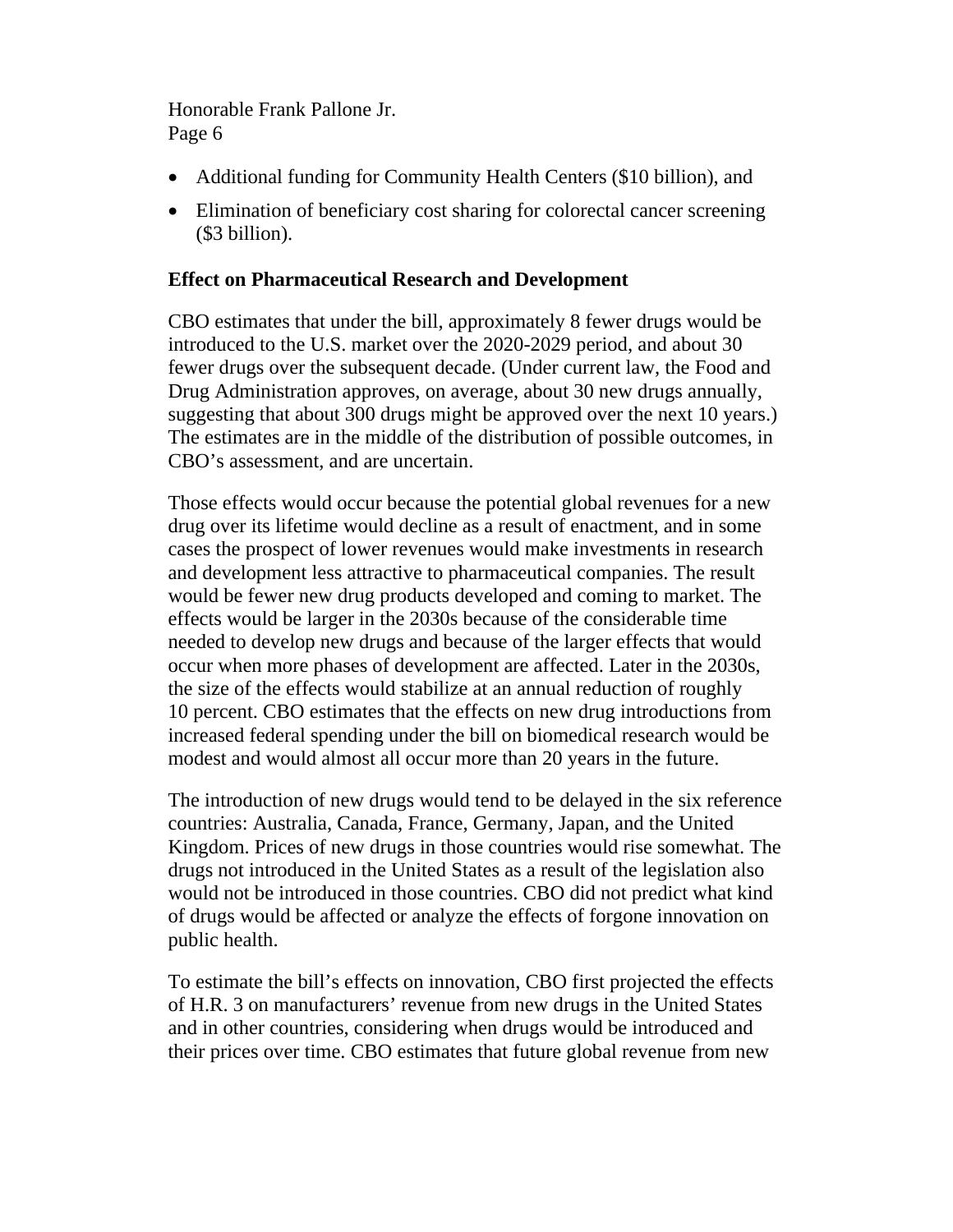drugs would be reduced by about 19 percent.[3](#page-6-0)CBO estimated changes in the number of new drugs that would be developed and marketed in part on the basis of a review of the research literature on the relationship between future revenue and innovation.<sup>[4](#page-6-1)</sup> CBO also modeled manufacturers' decisionmaking about whether to move a drug through the phases of development.[5](#page-6-2)

## **Mandates**

 $\overline{a}$ 

H.R. 3 would impose private-sector mandates as defined in the Unfunded Mandates Reform Act (UMRA). CBO estimates that the cost of the mandates would greatly exceed the annual threshold established in UMRA (\$164 million in 2019, adjusted annually for inflation) in each year.

Title I would require drug manufacturers to negotiate the prices of selected drugs with the HHS Secretary and to provide those drugs at the negotiated prices to plans participating in Part D of Medicare and to insurers in the commercial market. Because participation in Medicare is voluntary, the duty to sell at negotiated prices to Medicare plans would not impose a mandate as defined in UMRA. However, that duty also would apply to sales made to group and individual health plans, which would impose a private-sector mandate because the sales do not occur within a voluntary federal program. The cost of the mandate would include the value of forgone revenue from commercial sales at the reduced prices that would result from the mandatory negotiation. CBO estimates that the aggregate cost would average about \$45 billion annually in each of the first five years

<span id="page-6-0"></span><sup>3.</sup> Future global revenue was calculated as the sum of the present values of streams of lifetime revenue for groups of new drugs. Each present value was a single number that expressed the flow of future revenue in terms of an equivalent lump sum received in 2020.

<span id="page-6-1"></span><sup>4.</sup> See Pierre Dubois and others, "Market Size and Pharmaceutical Innovation," *RAND Journal of Economics*, vol. 46, no. 4 (Winter 2015), pp. 844-871, [https://doi.org/10.1111/1756-2171.12113;](https://doi.org/10.1111/1756-2171.12113) Margaret E. Blume-Kohout and Neeraj Sood, "Market Size and Innovation: Effects of Medicare Part D on Pharmaceutical Research and Development," *Journal of Public Economics*, vol. 97 (January 2013), pp. 327-336, [https://doi.org/10.1016/j.jpubeco.2012.10.003;](https://doi.org/10.1016/j.jpubeco.2012.10.003) and Daron Acemoglu and Joshua Linn, "Market Size in Innovation: Theory and Evidence From the Pharmaceutical Industry," *Quarterly Journal of Economics*, vol. 119, no. 3 (August 2004), pp. 1049-1090, [https://www.jstor.org/stable/25098709.](https://www.jstor.org/stable/25098709)

<span id="page-6-2"></span><sup>5.</sup> CBO's modeling drew on research from several sources, including Joseph A. DiMasi, Henry G. Grabowski, and Ronald W. Hansen, "Innovation in the Pharmaceutical Industry: New Estimates of R&D Costs," *Journal of Heath Economics,* vol. 47 (May 2016), pp. 20-33, [https://doi.org/10.1016/j.jhealeco.2016.01.012;](https://doi.org/10.1016/j.jhealeco.2016.01.012) and Christopher P. Adams and Van V. Brantner, "Estimating the Cost of New Drug Development: Is It Really \$802 Million?" *Health Affairs,* vol. 25, no. 2 (March/April 2006), pp. 420-428, [https://doi.org/10.1377/hlthaff.25.2.420.](https://doi.org/10.1377/hlthaff.25.2.420)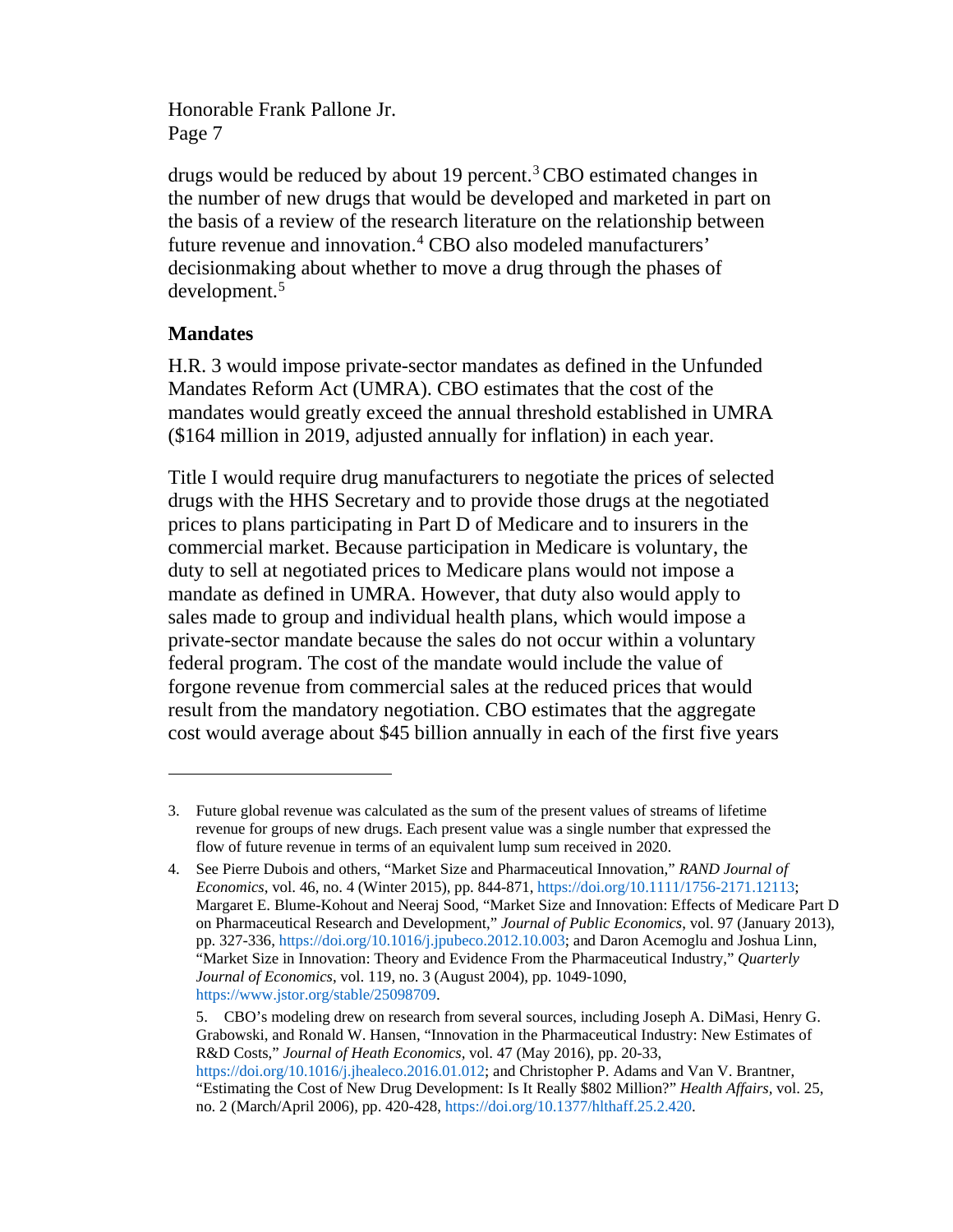that the mandate is in effect. That cost includes two components: the cost to the manufacturers whose drugs would be selected for negotiation and the cost to other manufacturers who would face competition from lower-priced alternatives.

Titles I and II also would require drug manufacturers and group health plans to submit pricing, sales, rebate, and other information to the Congress and the Secretary to facilitate negotiations. CBO estimates the cost to meet the new reporting requirements would be small.

The duties in title II for drug manufacturers to provide rebates for price increases above the rate of inflation are not mandates because manufacturers voluntarily participate in those programs, subject to the terms set by the federal government. H.R. 3 would not impose any intergovernmental mandates as defined in UMRA.

## **Contributors**

The estimates were prepared by Christopher Adams, Colin Baker, Tom Bradley, Alice Burns, Jennifer Gray, Stuart Hammond, Philippa Haven, Tamara Hayford, Lori Housman, Evan Herrnstadt, Jamease Kowalczyk, Andrew Laughlin, Lara Robillard, Sarah Sajewski, Ellen Werble, Rebecca Yip, and Katherine Young. This letter was also reviewed by Theresa Gullo, Jeffrey Kling, Leo Lex, and Susan Willie.

I hope this information is useful to the Congress in its deliberations. If you have any questions, please contact me or the primary staff contacts, Chad Chirico and Paul Masi.

Sincerely,

Phil h

Phillip L. Swagel **Director** 

Enclosure

cc: Honorable Greg Walden Ranking Member Honorable Richard Neal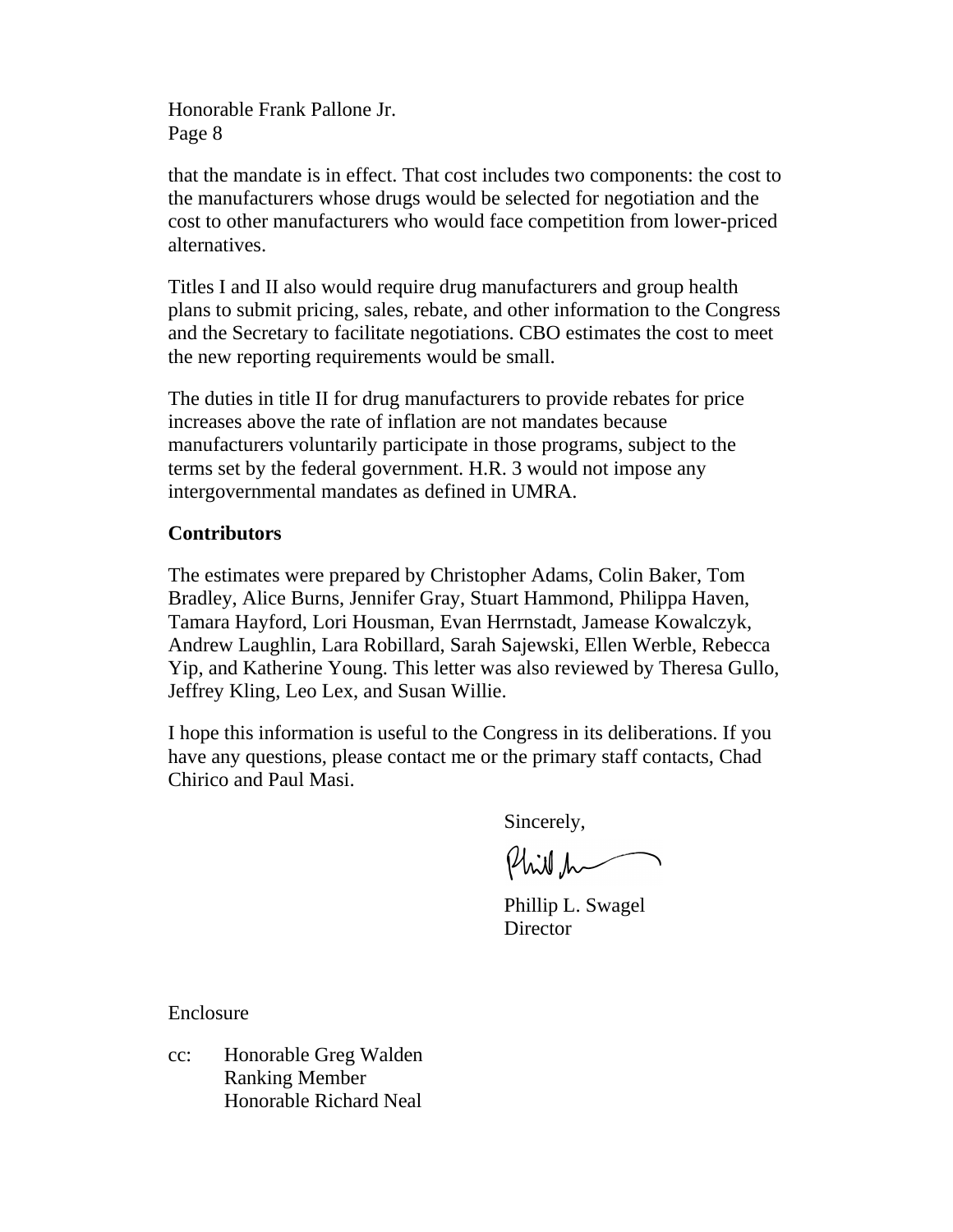> Chairman Committee on Ways and Means

Honorable Kevin Brady Ranking Member

Honorable Bobby Scott Chairman Committee on Education and Labor

Honorable Virginia Foxx Ranking Member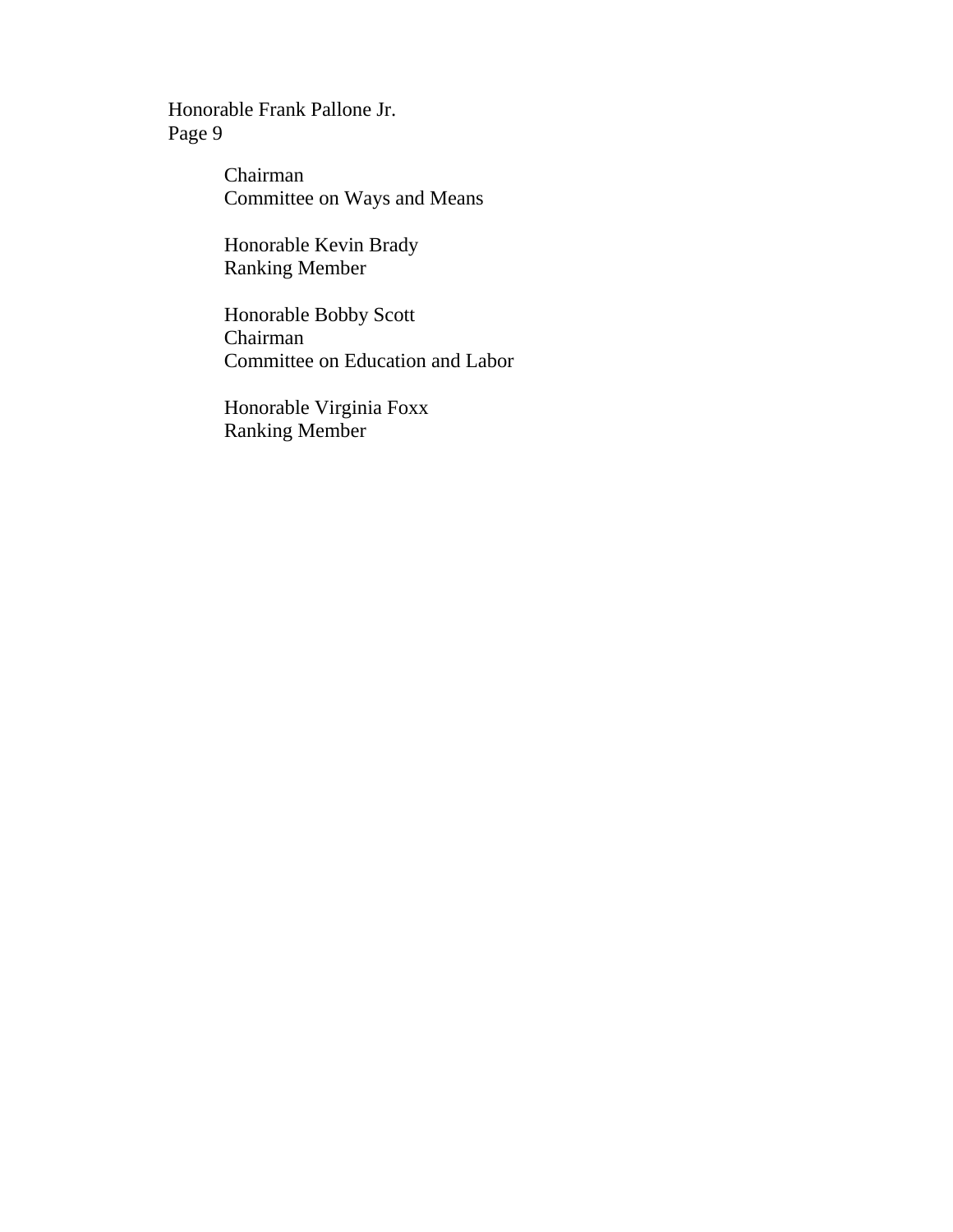#### **H.R. 3, The Elijah E. Cummings Lower Drug Costs Now Act**

As posted by the House Committee on Rules on December 6, 2019 (Rules Committee Print 116-41), and including modifications discussed with staff

|                                                |                |             |                  |               | By Fiscal Year, Millions of Dollars |               |                                                                    |               |              |              | 2020-        | 2020-<br>2029  |
|------------------------------------------------|----------------|-------------|------------------|---------------|-------------------------------------|---------------|--------------------------------------------------------------------|---------------|--------------|--------------|--------------|----------------|
|                                                | 2020           | 2021        | 2022             | 2023          | 2024                                | 2025          | 2026                                                               | 2027          | 2028         | 2029         | 2024         |                |
| Title I, Lowering Prices Through Fair Drug     |                |             |                  |               |                                     |               | Increases or Decreases (-) in Direct Spending Outlays <sup>a</sup> |               |              |              |              |                |
| <b>Price Negotiation</b> b                     |                |             |                  |               |                                     |               |                                                                    |               |              |              |              |                |
| On-budget                                      |                |             |                  |               |                                     |               |                                                                    |               |              |              |              |                |
| Medicare                                       | 0              | 0           | 0                | $-11,000$     | $-20,400$                           | $-27,100$     | $-74,500$                                                          | -94,300       | $-122,500$   | $-98.400$    | $-31,400$    | $-448,200$     |
| Medicaid                                       | 20             | 114         | 266              | $-27$         | 157                                 | 412           | -343                                                               | $-127$        | 101          | 632          | 531          | 1,205          |
| Private Health Insurance                       | 0              | 6           | $\overline{7}$   | $-372$        | $-604$                              | $-758$        | $-2,147$                                                           | $-2,645$      | $-3,091$     | $-2,647$     | $-963$       | $-12,251$      |
| Other                                          | 582            | 620         | 650              | 670           | 700                                 | 148           | 130                                                                | 160           | 190          | 240          | 3,222        | 4,090          |
| Subtotal, title I on-budget outlays            | 602            | 740         | 923              | $-10,728$     | $-20,147$                           | $-27,298$     | $-76,860$                                                          | $-96,912$     | -125,300     | $-100,175$   | $-28,610$    | $-455,156$     |
| Off-budget                                     |                |             |                  |               |                                     |               |                                                                    |               |              |              |              |                |
| Other                                          | 0              | $\mathbf 1$ | $\overline{2}$   | $-27$         | $-39$                               | $-47$         | -137                                                               | $-166$        | $-193$       | $-165$       | -63          | $-771$         |
| Subtotal, title I off-budget outlays           | $\mathbf 0$    | $\mathbf 1$ | $\overline{2}$   | $-27$         | $-39$                               | $-47$         | $-137$                                                             | $-166$        | $-193$       | $-165$       | $-63$        | $-771$         |
| Total, title I unified-budget direct spending  | 602            | 742         | 924              | $-10,755$     | $-20,186$                           | $-27,345$     | $-76,997$                                                          | $-97,078$     | -125,493     | $-100,341$   | $-28,673$    | $-455,927$     |
| Title II, Medicare Parts B and D               |                |             |                  |               |                                     |               |                                                                    |               |              |              |              |                |
| <b>Prescription Drug Inflation Rebates</b>     |                |             |                  |               |                                     |               |                                                                    |               |              |              |              |                |
| On-budget                                      |                |             |                  |               |                                     |               |                                                                    |               |              |              |              |                |
| Medicare                                       | 0              | $-400$      | $-5,700$         | $-3,300$      | $-10,800$                           | $-5,000$      | -4,200                                                             | $-3,400$      | $-2,600$     | $-1,800$     | $-20,200$    | $-37,200$      |
| Medicaid                                       | 0              | 0           | 0                | $\mathbf 0$   | 100                                 | 100           | 200                                                                | 200           | 300          | 400          | 100          | 1,300          |
| Other <sup>c</sup>                             | 0              | 0           | $-60$            | -30           | $-19$                               | $-15$         | -13                                                                | -8            | -6           | $-3$         | $-109$       | $-154$         |
| Subtotal, title II on-budget outlays           | 0              | $-400$      | -5,760           | $-3,330$      | $-10,719$                           | $-4,915$      | $-4,013$                                                           | $-3,208$      | $-2,306$     | $-1,403$     | $-20,209$    | $-36,054$      |
| Off-budget                                     |                |             |                  |               |                                     |               |                                                                    |               |              |              |              |                |
| Other                                          | 0              | 0           | -4               | -1            | $-1$                                | $-1$          | -1                                                                 | 0             | 0            | 0            | -6           | -8             |
| Subtotal, title II off-budget outlays          | 0              | 0           | $-4$             | $-1$          | $-1$                                | $-1$          | $-1$                                                               | 0             | $\mathbf 0$  | 0            | $-6$         | $-8$           |
| Total, title II unified-budget direct spending | 0              | $-400$      | $-5,764$         | $-3,331$      | $-10.720$                           | $-4,916$      | $-4,014$                                                           | $-3,208$      | $-2,306$     | $-1,403$     | $-20,215$    | $-36,062$      |
| Title III, Part D Improvements and             |                |             |                  |               |                                     |               |                                                                    |               |              |              |              |                |
| <b>Maximum Out-of-Pocket Cap for Medicare</b>  |                |             |                  |               |                                     |               |                                                                    |               |              |              |              |                |
| <b>Beneficiaries</b>                           |                |             |                  |               |                                     |               |                                                                    |               |              |              |              |                |
| Medicare                                       | 0              | 0           | 10               | $-1,233$      | $-883$                              | $-106$        | 913                                                                | 2,122         | 3,789        | 4,850        | $-2,106$     | 9,461          |
| Subtotal, title III on-budget outlays          | 0              | 0           | 10               | $-1,233$      | $-883$                              | $-106$        | 913                                                                | 2,122         | 3,789        | 4,850        | $-2,106$     | 9,461          |
|                                                |                |             |                  |               |                                     |               |                                                                    |               |              |              |              |                |
| <b>Title IV, Drug Price Transparency</b>       |                |             |                  |               |                                     |               |                                                                    |               |              |              |              |                |
| Medicare                                       | 0<br>$\Omega$  | 0<br>0      | 0<br>$\mathbf 0$ | 0<br>$\Omega$ | 0<br>$\Omega$                       | 0<br>$\Omega$ | 0<br>$\Omega$                                                      | 0<br>$\Omega$ | 0<br>0       | 0<br>0       | 0<br>0       | 0<br>0         |
| Subtotal, title IV on-budget outlays           |                |             |                  |               |                                     |               |                                                                    |               |              |              |              |                |
| Title V, Program Improvements for              |                |             |                  |               |                                     |               |                                                                    |               |              |              |              |                |
| Medicare Low-Income Beneficiaries <sup>"</sup> |                |             |                  |               |                                     |               |                                                                    |               |              |              |              |                |
| Medicare                                       | 0              | 0           | 2,360            | 4,658         | 6,666                               | 7,465         | 6,841                                                              | 6,780         | 7,031        | 7,960        | 13,684       | 49,762         |
| Medicaid                                       | 0              | 0           | 2,063            | 4,363         | 6,967                               | 7,373         | 7,779                                                              | 8,252         | 8,760        | 9,335        | 13,393       | 54,892         |
| Subtotal, title V on-budget outlays            | 0              | 0           | 4,423            | 9,021         | 13,634                              | 14,838        | 14,620                                                             | 15,033        | 15,790       | 17,295       | 27,077       | 104,654        |
| Title VI, Providing for Dental, Vision, and    |                |             |                  |               |                                     |               |                                                                    |               |              |              |              |                |
| <b>Hearing Coverage Under the Medicare</b>     |                |             |                  |               |                                     |               |                                                                    |               |              |              |              |                |
| Program <sup>d, e</sup>                        |                |             |                  |               |                                     |               |                                                                    |               |              |              |              |                |
| Medicare                                       | 56             | 96          | 101              | 7,885         | 14,598                              | 40,792        | 58,392                                                             | 66,701        | 78,503       | 81,372       | 22,736       | 348,497        |
| Medicaid                                       | 0              | 0           | 0                | 0             | 0                                   | 946           | 1,610                                                              | 1,899         | 2,297        | 2,428        | 0            | 9,179          |
| Subtotal, title VI on-budget outlays           | 56             | 96          | 101              | 7,885         | 14,598                              | 41,738        | 60,002                                                             | 68,600        | 80,800       | 83,800       | 22,736       | 357,676        |
| Title VII, NIH, FDA, and Opioids Funding       |                |             |                  |               |                                     |               |                                                                    |               |              |              |              |                |
| National Institutes of Health                  | 0              | 128         | 439              | 674           | 754                                 | 938           | 1,095                                                              |               |              |              |              |                |
| Food and Drug Administration                   | 21             | 78          | 238              | 282           | 220                                 | 161           | 169                                                                | 1,055<br>189  | 1,022<br>198 | 1,083<br>203 | 1,995<br>838 | 7,190<br>1,757 |
| Other                                          | 0              | 231         | 1,138            | 2,414         | 2,277                               | 2,049         | 1,331                                                              | 325           | 76           | 0            | 6,059        | 9,840          |
| Subtotal, title VII on-budget outlays          | 21             | 438         | 1,814            | 3,369         | 3,250                               | 3,148         | 2,595                                                              | 1,569         | 1,295        | 1,286        | 8,892        | 18,786         |
|                                                |                |             |                  |               |                                     |               |                                                                    |               |              |              |              |                |
| <b>Title VIII, Miscellaneous</b>               |                |             |                  |               |                                     |               |                                                                    |               |              |              |              |                |
| Medicare                                       | 240            | 910         | 1,350            | 1,400         | 2,000                               | 2,820         | 3,630                                                              | 4,560         | 5,830        | 6,300        | 5,900        | 29,040         |
| Other                                          | $\overline{2}$ | 621         | 1,460            | 2,526         | 3,104                               | 2,734         | 1,368                                                              | 633           | 138          | 51           | 7,713        | 12,637         |
| Subtotal, title VIII on-budget outlays         | 242            | 1,531       | 2,810            | 3,926         | 5,104                               | 5,554         | 4,998                                                              | 5,193         | 5,968        | 6,351        | 13,613       | 41,677         |
| <b>Total Estimated Changes</b>                 |                |             |                  |               |                                     |               |                                                                    |               |              |              |              |                |
| <b>On-Budget Direct Spending</b>               | 921            | 2,405       | 4,321            | 8,910         | 4,837                               | 32,959        | 2,255                                                              | $-7,603$      | $-19,964$    | 12,003       | 21,393       | 41,044         |
| <b>Unified-Budget Direct Spending</b>          | 921            | 2,406       | 4,319            | 8,882         | 4,797                               | 32,911        | 2,118                                                              | $-7,769$      | $-20,157$    | 11,838       | 21,325       | 40,265         |
|                                                |                |             |                  |               |                                     |               |                                                                    |               |              |              |              |                |